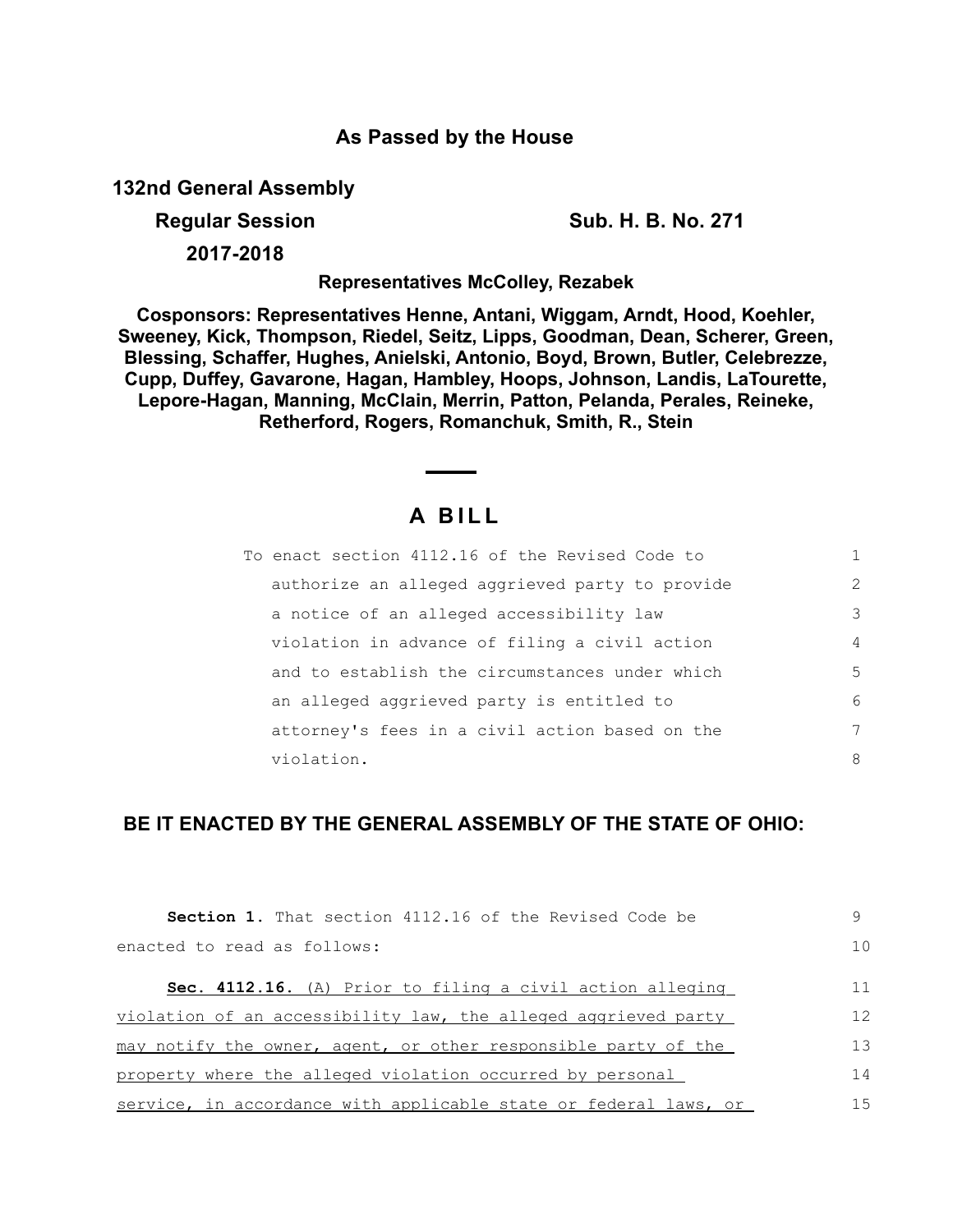| by certified mail, of alleged accessibility law violations for  | 16 |
|-----------------------------------------------------------------|----|
| which an action may be filed by the alleged aggrieved party. If | 17 |
| an alleged aggrieved party does not serve notice, the alleged   | 18 |
| aggrieved party is not entitled to attorney's fees upon the     | 19 |
| judgment of a civil action alleging violation of an             | 20 |
| accessibility law unless the trial court determines that        | 21 |
| attorney's fees are appropriate due to the nature of the        | 22 |
| violations, including their willfulness, duration, or severity. | 23 |
| If an alleged aggrieved party serves notice in accordance with  | 24 |
| division (B) of this section, the alleged aggrieved party is    | 25 |
| precluded from filing such a civil action until one of the      | 26 |
| following occurs:                                               | 27 |
| (1) The alleged aggrieved party receives a response as          | 28 |
| described in division (C)(1) of this section and the property   | 29 |
| owner, agent, or other responsible party of the property fails  | 30 |
| to make the improvements or bring the property into compliance  | 31 |
| with accessibility laws and fails to provide a reasonable       | 32 |
| explanation for the failure within sixty days as required by    | 33 |
| division (D) of this section.                                   | 34 |
| (2) The alleged aggrieved party receives a response as          | 35 |
| described in division (C) (2) of this section.                  | 36 |
| (3) The alleged aggrieved party receives a response as          | 37 |
| described in division (C) (3) of this section, but the alleged  | 38 |
| aggrieved party reasonably believes that the alleged violations | 39 |
| continue to exist.                                              | 40 |
| (4) The property owner, agent, or other responsible party       | 41 |
| of the property fails to respond to the notice within fifteen   | 42 |
| business days as required by division (C) of this section.      | 43 |
| (B) A notice provided pursuant to division (A) of this          | 44 |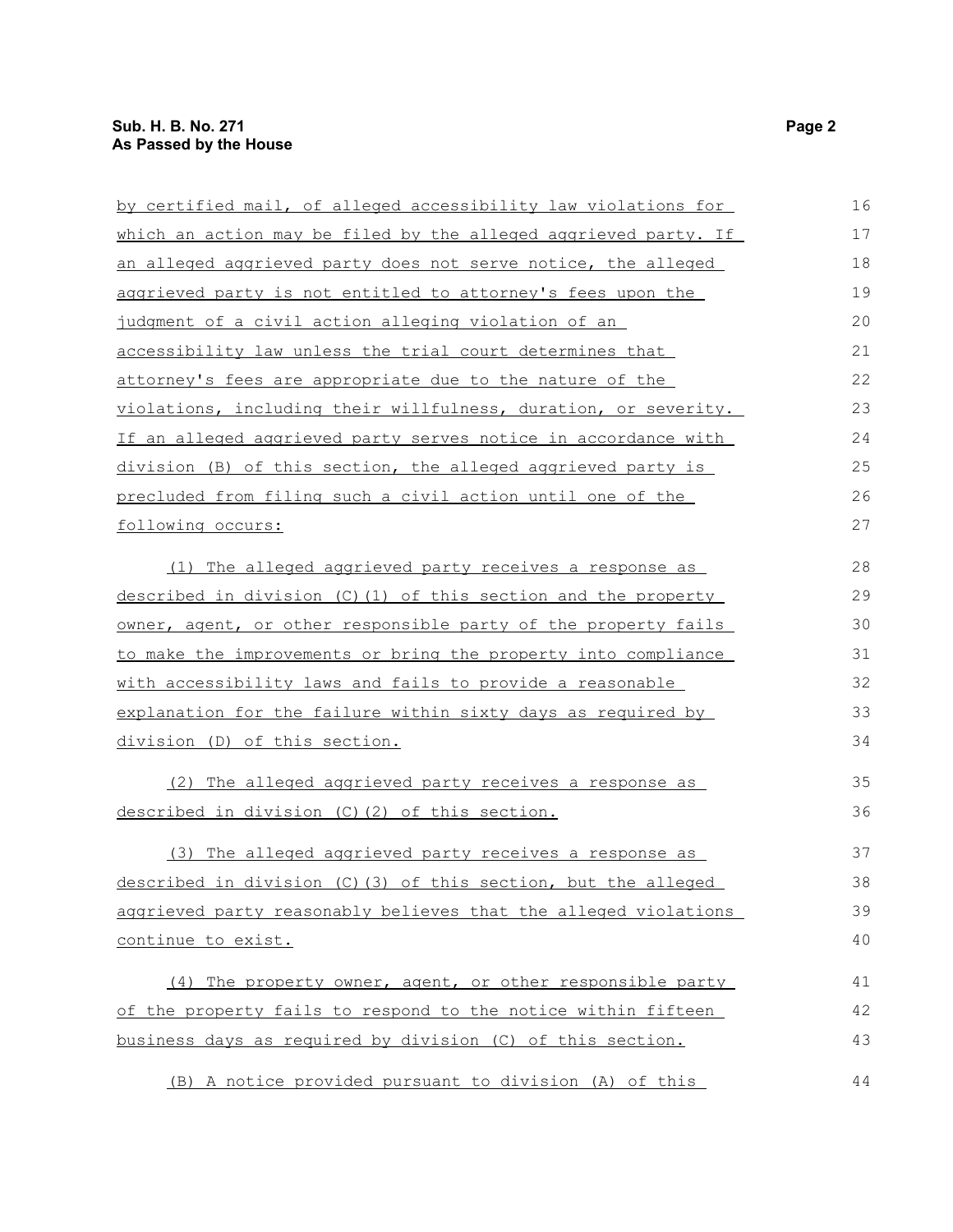| section shall furnish similar information or be in substantially | 45 |
|------------------------------------------------------------------|----|
| similar form to the following:                                   | 46 |
| THIS LETTER IS TO INFORM YOU THAT THE PROPERTY LOCATED AT        | 47 |
| (address of property), FOR WHICH YOU ARE THE PROPERTY OWNER,     | 48 |
| AGENT, OR OTHER RESPONSIBLE PARTY, MAY BE IN VIOLATION OF        | 49 |
| FEDERAL AND/OR STATE ACCESSIBILITY LAWS AND CAUSED HARM TO (name | 50 |
| of alleged aggrieved party).                                     | 51 |
| SPECIFICALLY, THE POSSIBLE VIOLATION(S) HAS/HAVE BEEN            | 52 |
| IDENTIFIED AS FOLLOWS:                                           | 53 |
| (Notice must identify the specific facts that constitute         | 54 |
| the alleged violation, including the approximate date on which   | 55 |
| the alleged violation occurred or was observed and               | 56 |
| identification of the location of the alleged violation with     | 57 |
| sufficient detail, so that the location can be identified by the | 58 |
| property owner, agent, or other responsible party.)              | 59 |
| YOU HAVE 15 BUSINESS DAYS TO RESPOND TO THIS NOTICE BY           | 60 |
| PERSONAL SERVICE OR CERTIFIED MAIL. YOUR RESPONSE MUST BE        | 61 |
| ADDRESSED TO (address where personal service may be received or  | 62 |
| certified mail may be sent). OHIO LAW ALLOWS YOU TO RESPOND IN   | 63 |
| ONE OF THREE WAYS:                                               | 64 |
| (1) YOU MAY EXPRESSLY STATE THAT IMPROVEMENTS WILL BE MADE       | 65 |
| TO BRING THE PROPERTY INTO COMPLIANCE WITH APPLICABLE            | 66 |
| ACCESSIBILITY LAWS. IF YOU RESPOND IN THIS MANNER, YOU HAVE A    | 67 |
| MAXIMUM OF 60 DAYS TO COMPLETE THESE IMPROVEMENTS. THE 60-DAY    | 68 |
| PERIOD SHALL BEGIN ON THE DATE YOUR RESPONSE TO THIS NOTICE IS   | 69 |
| RECEIVED AT THE ADDRESS GIVEN ABOVE. IF THE IMPROVEMENTS         | 70 |
| NECESSARY TO BRING THE PROPERTY INTO COMPLIANCE WITH THE         | 71 |
| APPLICABLE ACCESSIBILITY LAWS ARE NOT COMPLETED WITHIN THE 60-   | 72 |
| DAY PERIOD, THE ALLEGED AGGRIEVED PARTY MAY BRING A LAWSUIT      | 73 |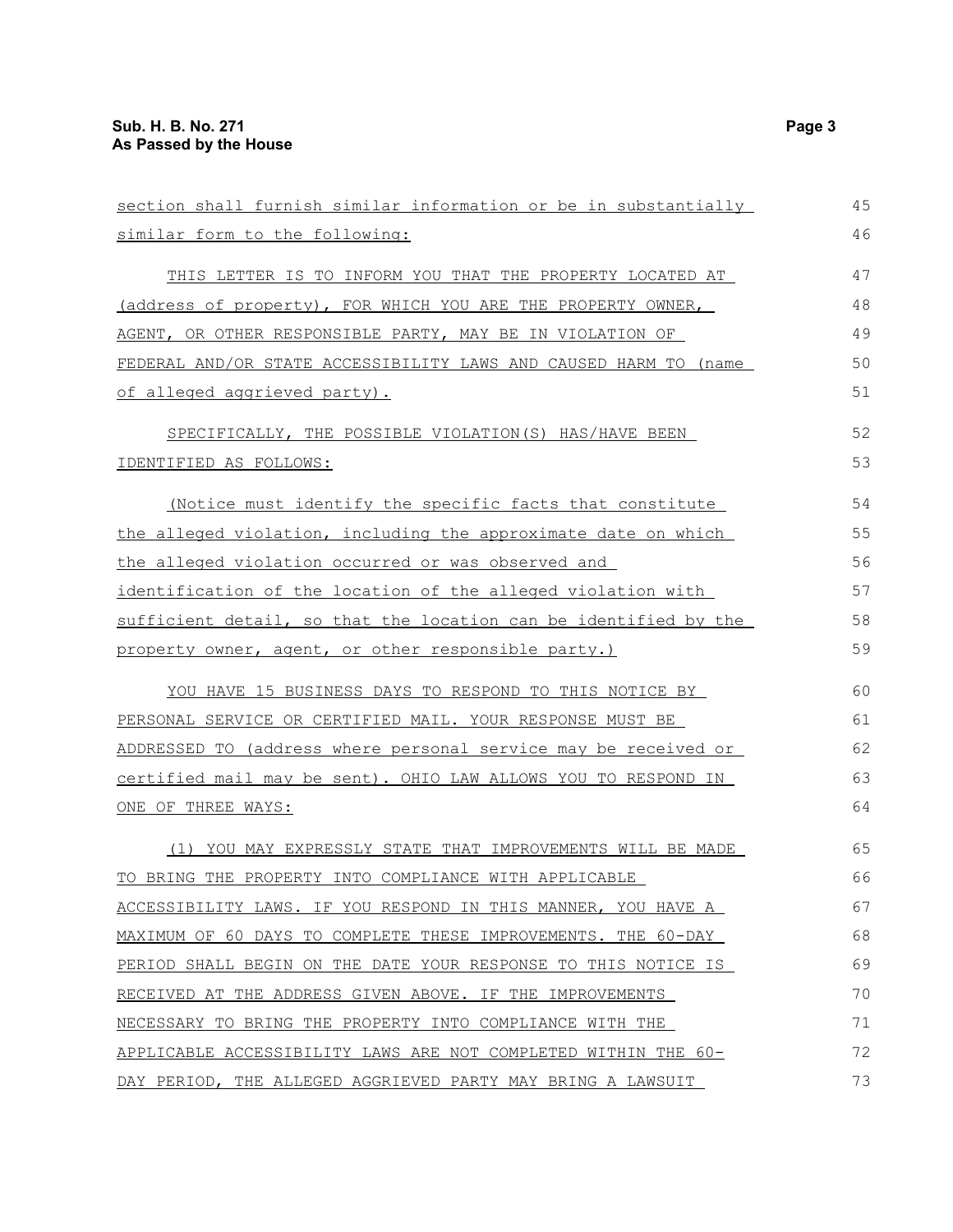| AGAINST YOU. YOU MAY EXTEND THE 60-DAY PERIOD ONLY IF YOU            | 74  |
|----------------------------------------------------------------------|-----|
| PROVIDE A REASONABLE EXPLANATION AS TO WHY IMPROVEMENTS CANNOT       | 75  |
| BE MADE WITHIN 60 DAYS. REASONABLE EXPLANATIONS INCLUDE              | 76  |
| DEMONSTRATED NEED FOR DELAY, SUCH AS CONSTRUCTION AND PERMITTING     | 77  |
| RELATED ISSUES.                                                      | 78  |
| (2) YOU MAY CHALLENGE THE VALIDITY OF THE ALLEGED                    | 79  |
| VIOLATIONS. IF YOU RESPOND IN THIS MANNER, THE ALLEGED AGGRIEVED     | 80  |
| PARTY MAY BRING A LAWSUIT AGAINST YOU IMMEDIATELY.                   | 81  |
| (3) IF THE VIOLATIONS LISTED ABOVE ARE THE SAME AS OR                | 82  |
| SIMILAR TO PREVIOUS VIOLATIONS THAT YOU BELIEVE HAVE BEEN            | 83  |
| CORRECTED, YOU MAY RESPOND BY STATING THAT THE NECESSARY             | 84  |
| IMPROVEMENTS HAVE BEEN MADE TO BRING THE PROPERTY INTO               | 85  |
| COMPLIANCE WITH THE APPLICABLE ACCESSIBILITY LAWS. YOU MUST ALSO     | 86  |
| ATTACH EVIDENCE THAT VERIFIES THOSE IMPROVEMENTS.                    | 87  |
| IF YOU HAVE ANY QUESTIONS ABOUT THIS NOTICE OR YOUR RIGHTS           | 88  |
| UNDER FEDERAL OR OHIO LAW, PLEASE CONTACT YOUR LEGAL COUNSEL.        | 89  |
| (C) Within fifteen business days after an alleged                    | 90  |
| aggrieved party serves or sends a notice pursuant to division        | 91  |
| (A) of this section, the property owner, agent, or other             | 92  |
| <u>responsible party of the property where the alleged violation</u> | 93  |
| occurred shall respond to the notice by personal service or          | 94  |
| certified mail to the alleged aggrieved party. That response         | 95  |
| shall do one of the following:                                       | 96  |
| (1) Expressly state that improvements will be made to                | 97  |
| bring the property into compliance with applicable accessibility     | 98  |
| <u>laws.</u>                                                         | 99  |
| (2) Challenge the validity of the alleged violation. If              | 100 |
| the property owner, agent, or other responsible party responds       | 101 |
| in this manner, the alleged aggrieved party may file an action,      | 102 |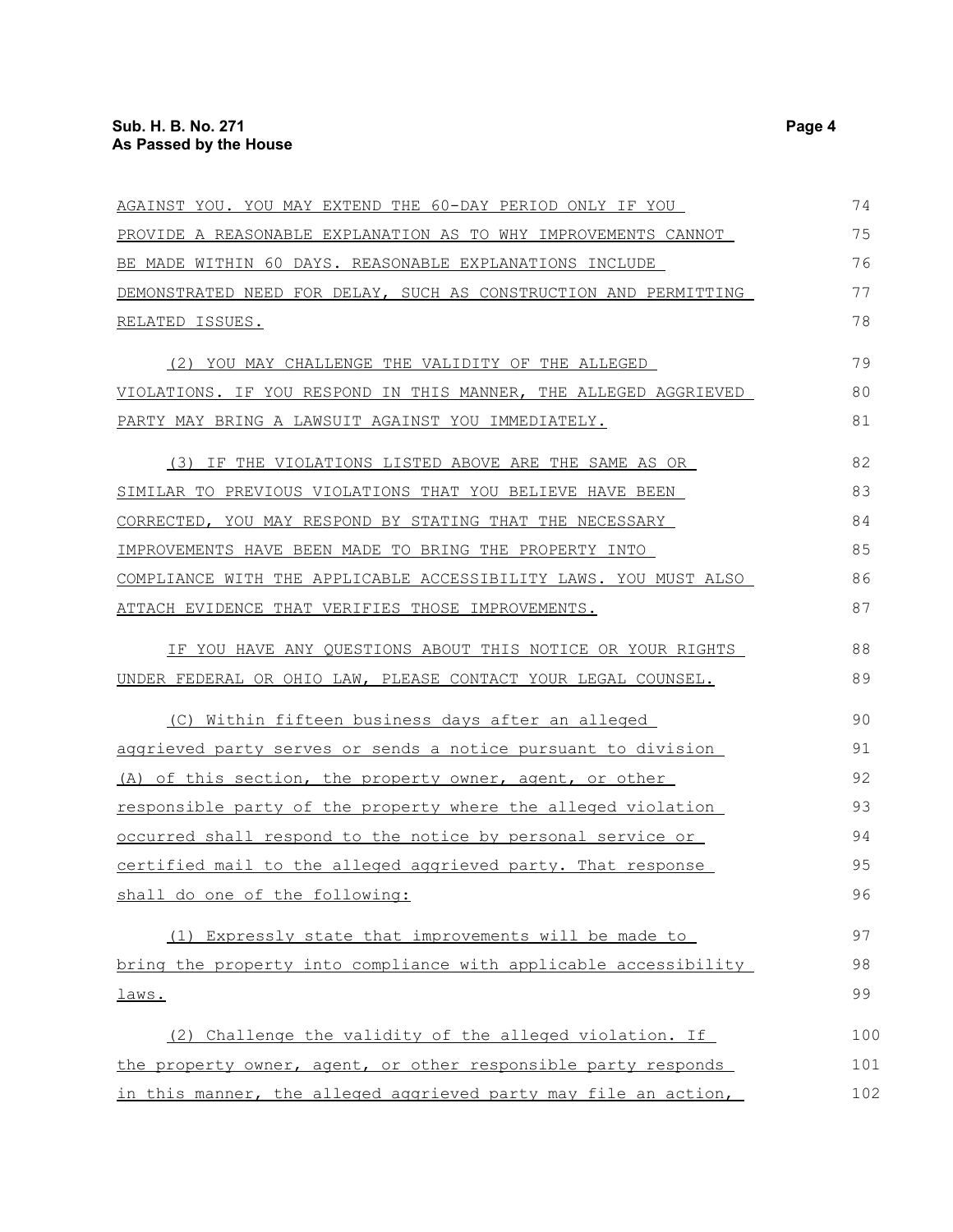| subject to any applicable statutes of limitations, any time              | 103 |
|--------------------------------------------------------------------------|-----|
| after receipt of that response.                                          | 104 |
| (3) State that the alleged violations identified by the                  | 105 |
| <u>alleged aggrieved party have been corrected to comply with </u>       | 106 |
| applicable accessibility laws. The property owner, agent, or             | 107 |
| <u>other responsible party shall attach evidence to the response</u>     | 108 |
| that verifies those improvements.                                        | 109 |
| (D)(1)(a) If a property owner, agent, or responsible party               | 110 |
| of the property where the alleged accessibility law violation            | 111 |
| <u>occurred responds in the manner described in division (C)(1) of</u>   | 112 |
| this section, the property owner, agent, or responsible party            | 113 |
| shall have sixty days to remedy the alleged violation. The               | 114 |
| <u>sixty-day period shall begin on the date the alleged aggrieved</u>    | 115 |
| <u>party receives the response described in division (C) of this </u>    | 116 |
| section. The owner, agent, or other responsible party may extend         | 117 |
| the sixty-day period by not more than sixty days upon providing          | 118 |
| <u>a reasonable explanation as to why the improvement requires more </u> | 119 |
| than sixty days to complete. Reasonable explanations include             | 120 |
| demonstrated need for extension, such as construction and                | 121 |
| <u>permitting related issues.</u>                                        | 122 |
| (b) If the property owner, agent, or other responsible                   | 123 |
| party of the property where the alleged accessibility law                | 124 |
| violation occurred responds in the manner described in division          | 125 |
| (C) (1) of this section and makes the improvements to bring the          | 126 |
| property into compliance with applicable accessibility laws              | 127 |
| within the sixty-day period described in division (D)(1)(a) of           | 128 |
| this section or provides a reasonable explanation as to why              | 129 |
| those improvements are not completed, the response as described          | 130 |
| in division (C) (1) of this section shall not be considered an           | 131 |
|                                                                          |     |

admission of guilt and shall be inadmissible as evidence in any 132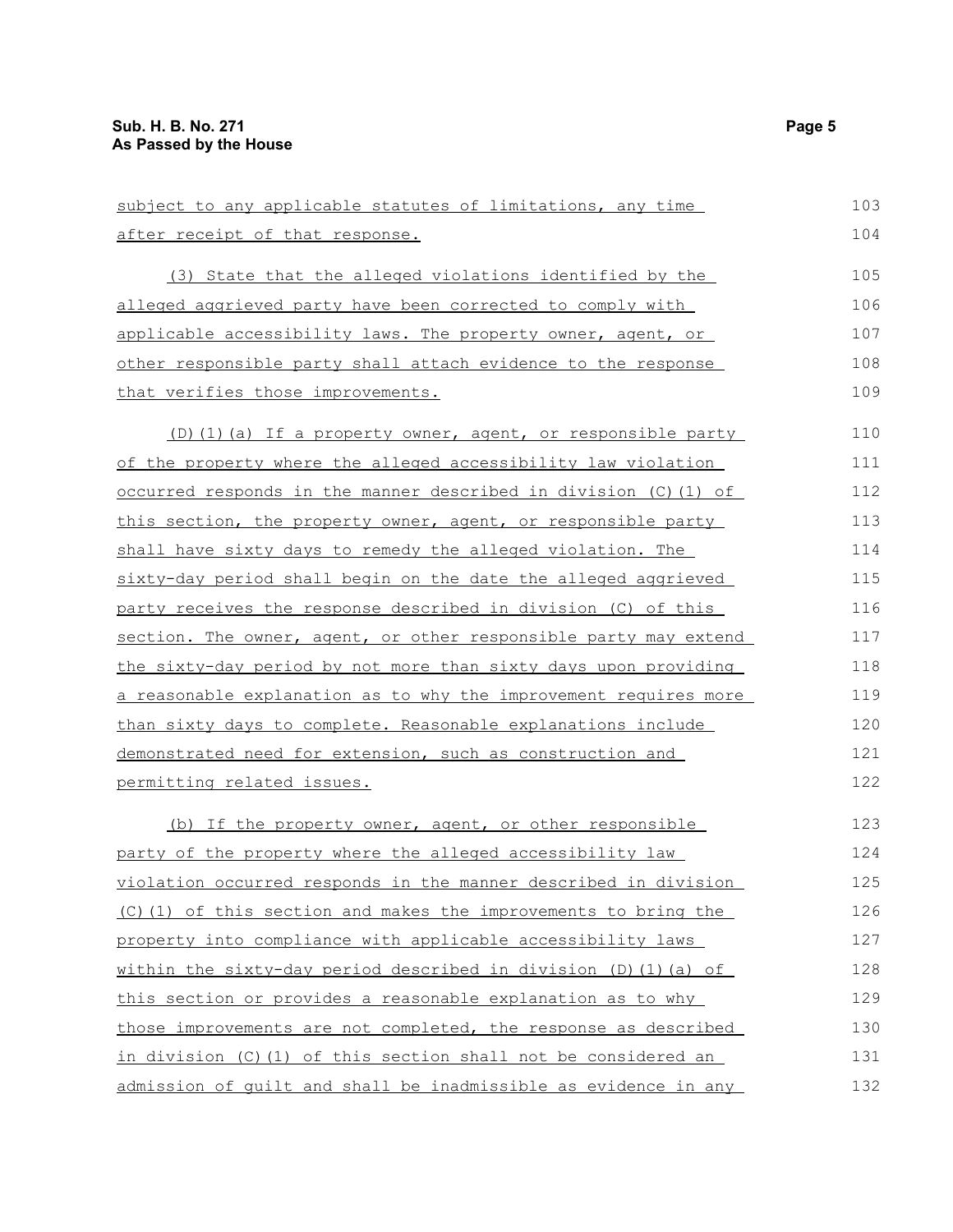| future actions based on the same facts filed against the               | 133 |
|------------------------------------------------------------------------|-----|
| property owner, agent, or other responsible party.                     | 134 |
| (2) (a) If the property owner, agent, or other responsible             | 135 |
| party of the property where the alleged accessibility law              | 136 |
| violation occurred fails to make the improvements to bring the         | 137 |
| property into compliance with applicable accessibility laws            | 138 |
| within the sixty-day period described in division $(D)$ $(1)$ $(a)$ of | 139 |
| this section and, in the opinion of the aggrieved party, fails         | 140 |
| to provide a reasonable explanation as to why those improvements       | 141 |
| are not completed, the alleged aggrieved party may file a civil        | 142 |
| action for accessibility law violation against that property           | 143 |
| owner, agent, or other responsible party.                              | 144 |
| (b) In a civil action filed pursuant to division (D) (2) (a)           | 145 |
| of this section in which a plaintiff prevails, the plaintiff           | 146 |
| shall recover reasonable attorney's fees, in addition to any           | 147 |
| other remedies available to the plaintiff. However, the                | 148 |
| plaintiff shall not be entitled to attorney's fees under this          | 149 |
| division if all of the following are true:                             | 150 |
| (i) The plaintiff filed the civil action prior to the                  | 151 |
| expiration of an extension invoked by the defendant.                   | 152 |
| (ii) The court determines that the defendant's explanation             | 153 |
| as to the necessity of the extension was reasonable.                   | 154 |
| (iii) The defendant makes the improvements to bring the                | 155 |
| property into compliance with applicable accessibility laws            | 156 |
| during the period of extension.                                        | 157 |
| (c) If the property owner, agent, or other responsible                 | 158 |
| party where the alleged accessibility law violation occurred           | 159 |
| makes the improvements to bring the property into compliance           | 160 |
| with the applicable accessibility laws within the sixty-day            | 161 |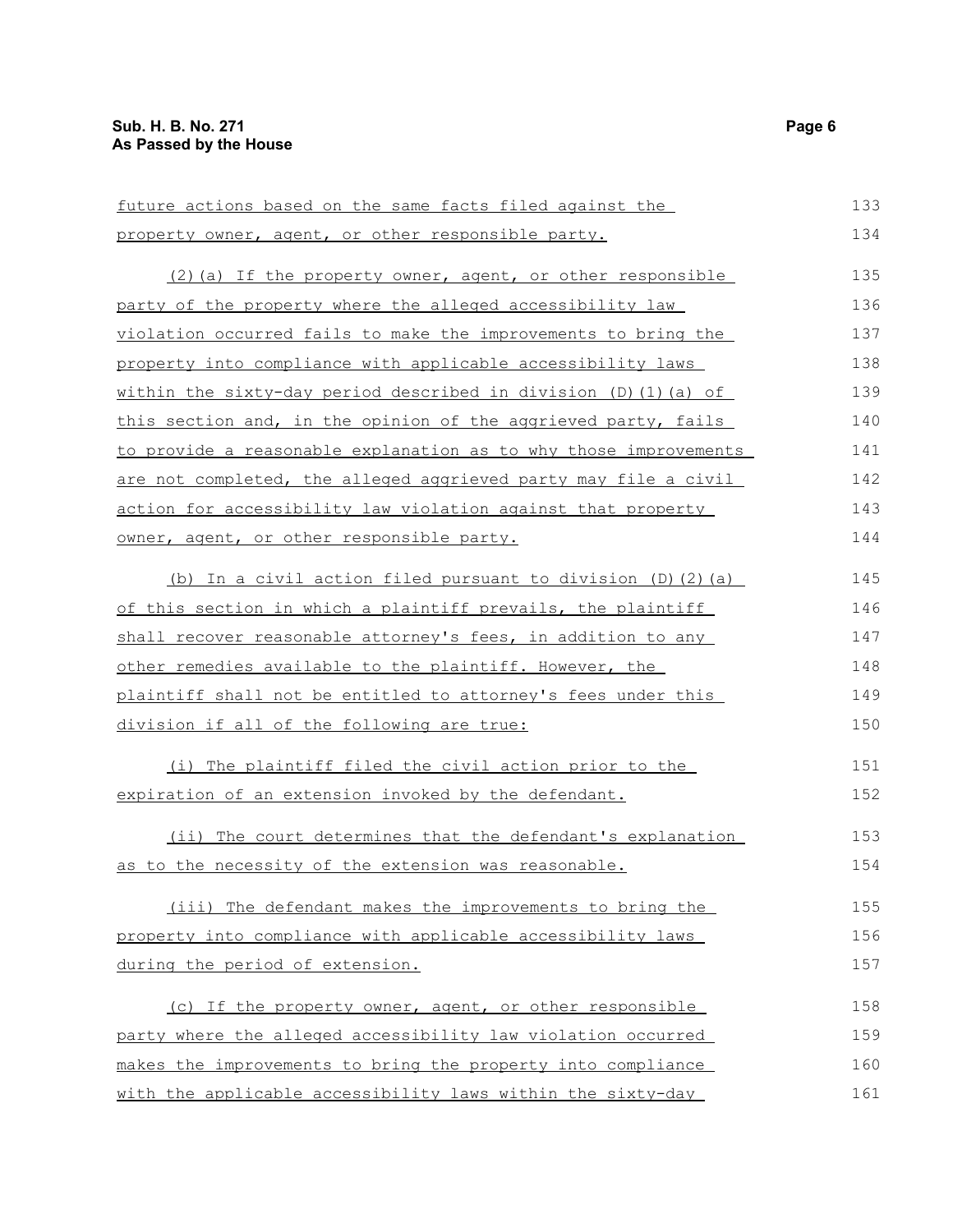| period described in division (D)(1) of this section and provides | 162 |
|------------------------------------------------------------------|-----|
| evidence to the alleged aggrieved party that the improvements    | 163 |
| have been made, or if the property owner, agent, or other        | 164 |
| responsible party demonstrates to the court's satisfaction that  | 165 |
| the explanation given for the necessity of an extension was      | 166 |
| reasonable, the alleged aggrieved party shall not receive any    | 167 |
| damages or attorney's fees for any action arising out of the     | 168 |
| same or similar facts that served as a basis for the alleged     | 169 |
| violation. The alleged aggrieved party may receive damages and   | 170 |
| attorney's fees for actions arising out of a recurrence of the   | 171 |
| same or similar alleged accessibility law violation if it is     | 172 |
| determined that the property owner, agent, or other responsible  | 173 |
| party failed to maintain accessibility following the initial     | 174 |
| improvements.                                                    | 175 |
| (E)(1) This section shall not be construed to limit              | 176 |
| actions for recovery of special damages filed by any person who  | 177 |
| suffers an injury in fact because the person was denied full and | 178 |
| equal access to an accommodation as required by federal or state | 179 |
| <u>law.</u>                                                      | 180 |
| (2) This section does not apply to charges filed with the        | 181 |
| Ohio civil rights commission under Chapter 4112. of the Revised  | 182 |
| Code or deferred to the commission under federal law. This       | 183 |
| section does not preclude the commission from investigating      | 184 |
| charges of discrimination against a place of public              | 185 |
| accommodation.                                                   | 186 |
| (F) As used in this section:                                     | 187 |
| (1) "Accessibility law" means division (G) of section            | 188 |
| 4112.02 of the Revised Code as that division applies to a person | 189 |
| with a disability or any federal law that ensures accessibility  | 190 |
| to services, programs, places of public accommodation, public    | 191 |